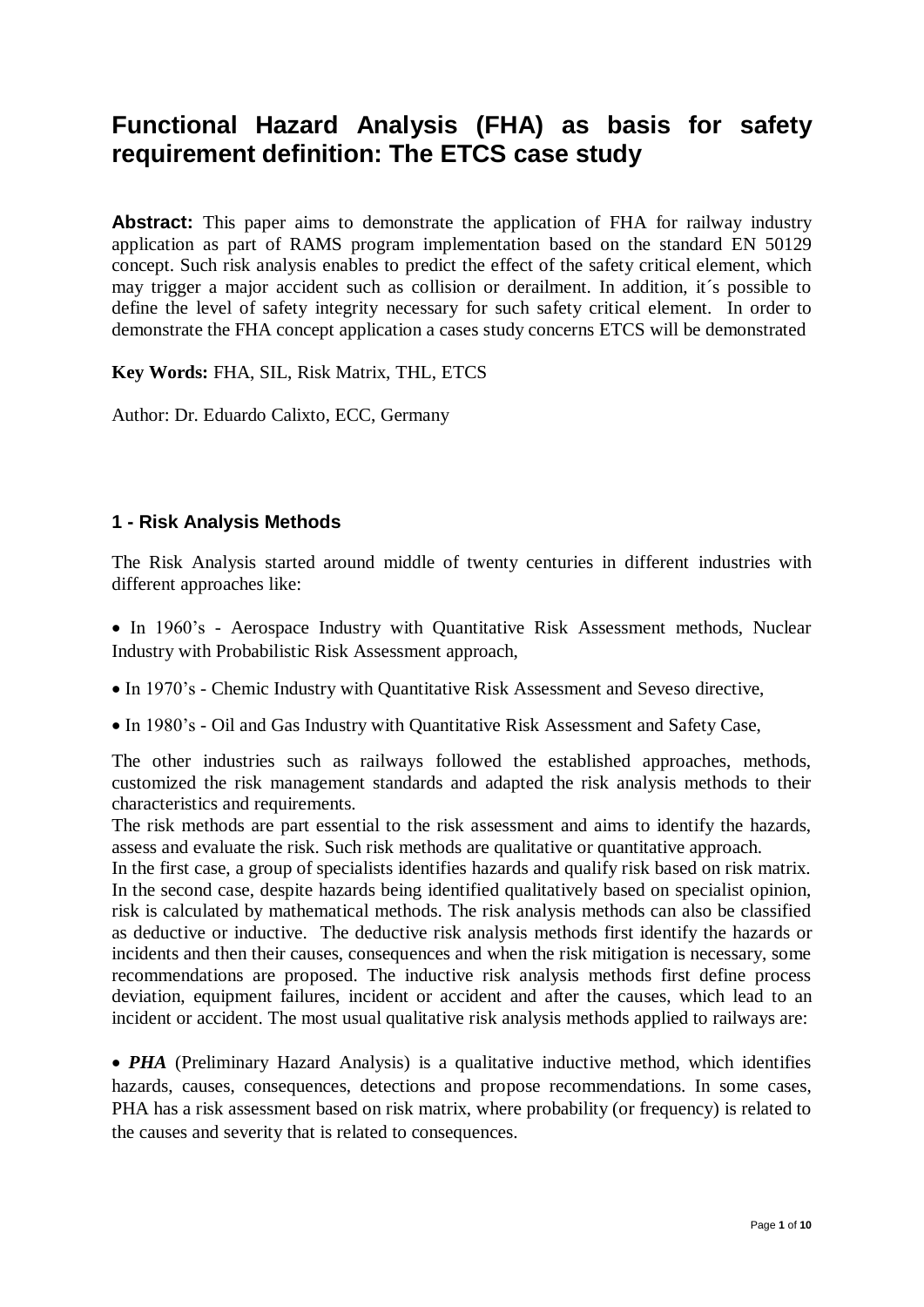• **FMEA** (Failure Mode Effect and Analysis) is a qualitative inductive method, which identifies equipment failure modes, causes, detection and finally consequences. In FMEA case, when focus is safety, will be regarded unsafe failures, that means failure that cause an unsafe condition of equipment that can trigger an accident.

• The *Functional Hazard Analysis* is a qualitative deductive risk analysis, which is a very important method concerning electric and electronic equipment in the railway industry. The first step is to describe the equipment function and further the functional failures, hazard, cause and consequences. Such method addresses the recommendation to the equipment functional safety requirement achievement as well as defined the test to be carried out to confirm and validate such function. In the railway industry, such method is correlated with the SIL analysis because enable a SIL definition depends on the Tolerable hazard level.

• **HAZOP** (Hazard Operability) is a qualitative inductive method, which identifies deviation, causes and finally Hazard consequences. In HAZOP case, the deviation applied to railway assets are: interface, time, action, limit, high level, and high flow. In fact, the HAZOP method defines guide words such as high, low, partial, absent, no and combine with such defined parameters.

The most usual quantitative risk analysis methods applied to railways are:

• The *FTA* (Fault Tree Analysis) that is a quantitative deductive method, which identifies the top event, that is an incident or accident and go into further detail about the combination of event that trigger such top event. Such combination is defined by logical gates based on "Boolean Logic" that basically, define the combination of basic events.

• *ETA* (Event Tree Analysis) is a quantitative inductive method, which identifies initiate the event, an incident or hazard and furthers the sequence of events that can trigger one or more accident scenario.

• *LOPA* (Layer of Protection Analysis) is a quantitative inductive method, which identifies initiate event (an incident or hazard) and furthers the sequence of layers of protection that can avoid accidents.

• **SIL** (Safety Integrity Level) is a quantitative deductive method, which identifies the probability of failure on demand that one specific SIF (Safety Instrumented Function) must achieve in order to mitigate risk to an acceptable level. In case of the railway industry, the SIL is applied to a different context. Therefore, each electric and electronic element function needs to be assessed based on the Tolerable Hazard Level, which is related to a SIL category which varies from 1 to 4.

• The **Bow Tie** is a quantitative deductive method, which identifies the causes and consequences of incidents as well as control and recovery measures. This method defines accidents causes combined as well as the sequence of events that results in the final accident scenario.

In the railways industry case, the main reference for the risk management and risk methods are the standards EN 50126 and EN 50129 (for Electric and Electronic equipment). The table 1 describes all risk methods application and additional safety task along the railway asset life cycle.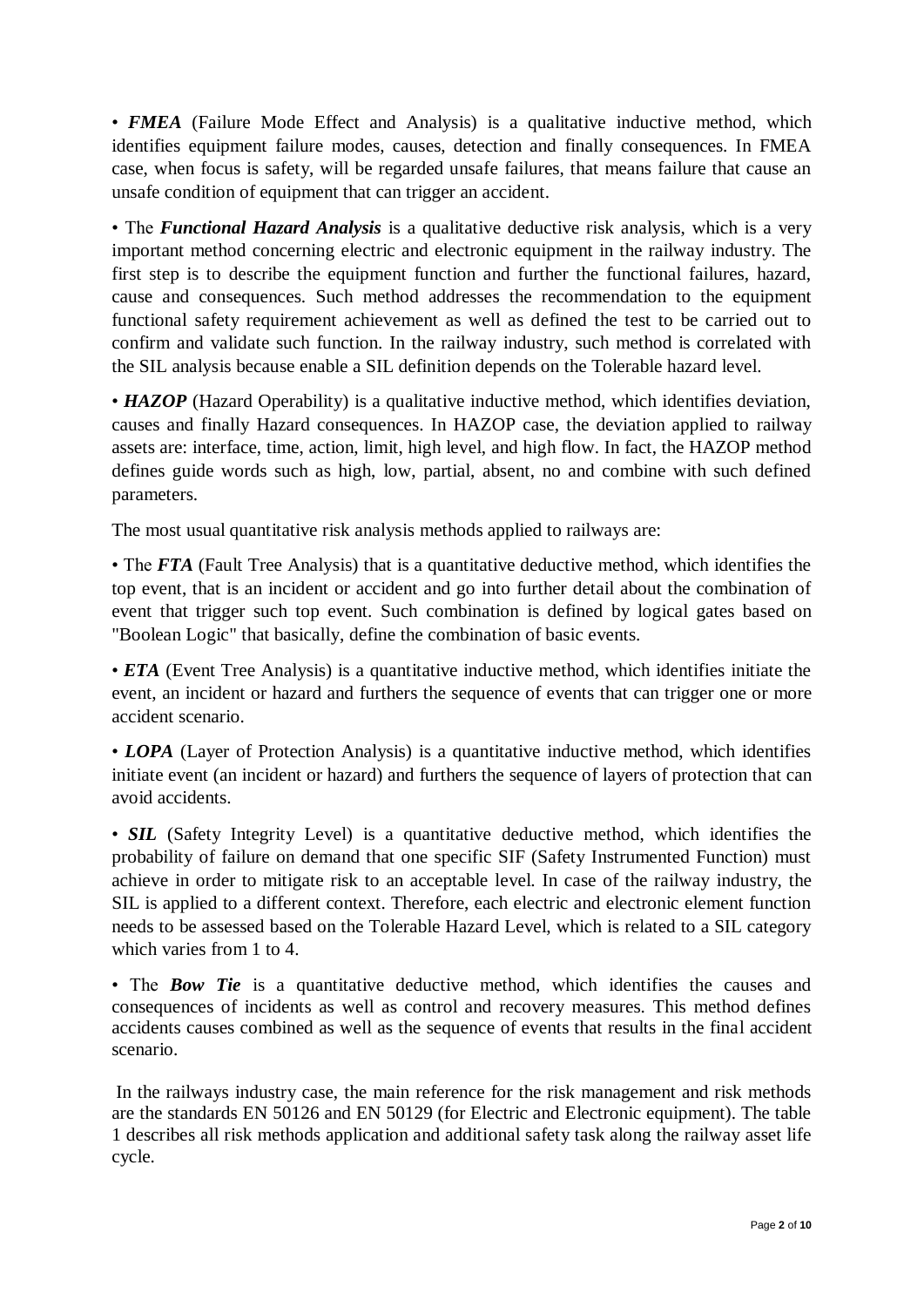Similar to the RAM program part, it´s necessary to have a safety plan, which will describe the safety, organizational structure, the safety team members' responsibilities, the internal and external organizational interface, the safety index, the applied risk methods described, the activities schedule, the safety verification and validation test schedule and final deliverables and the safety Case.

During the concept phase, once established the safety requirement during the BID, the equipment supplier selection take place. After the suppliers are defined, all activities defined in the safety plan need to be implemented and followed up during the asset life cycle.

During the design phase, the safety KPI are verified based on different risk methods. It is also important to understand that, from a safety point of view, reliability is associated with unsafe failure for many systems such as signaling, bogie, brakes and TCMS. Therefore, the safety indexes are not only risk and SIL level, but also reliability, that is unfortunately not demonstrated as part of safety and risk analysis.

The "DFMEA" is also important because the DFMEA recommendation tries to avoid unsafe failures caused by bad material quality, bad design, bad configuration that can trigger accidents.

On "System Validation phase" functional test need to be implemented to demonstrate that all critical functions fail safely. In addition, during the warranty period, the safety and reliability index will be validated.

It´s also important to update the risk analysis during the operational phase and whenever the system is modified. The "reliability data base" about unsafe failures must be implemented as part of the FRACAS system to support futures risk analysis.

During operation, the preventive maintenance, test and inspection play an important hole in risk mitigation. Therefore, all preventive maintenance, test and inspection tasks defined during the RCM analysis in design phase must be implemented and be part of the asset management system as will be discussed in chapter 10.

| LIFE CYCLE           | <b>GENERAL TASKS</b>                                | PHASE RELATED Safety TASKS                              |
|----------------------|-----------------------------------------------------|---------------------------------------------------------|
| PHASE RELATED        |                                                     |                                                         |
| 1. Concept           | Establish Scope and purpose of Railway project.     | Review previous achievement, safety performance         |
|                      | _Define Railway project concept.                    | (previous HazLog, PHA, SIL).                            |
|                      | Undertake financial analysis & feasibility studies. | Consider Safety implication of the project.             |
|                      | Establish Management.                               | Review Safety policy & safety target.                   |
| 2. System definition | To establish a system mission profile.              | Establish Safety Plan (overall).                        |
| and application      | Prepare system description.                         | Evaluate past experience data for Safety.               |
| conditions           | Identify operation & maintenance strategy.          | Perform Preliminary Hazard analysis.                    |
|                      | Identify operation conditions.                      | Define tolerability of risk criteria.                   |
|                      | _Identify maintenance conditions.                   | Identify the influence on RAM of existing               |
|                      | Identify the influence of existing infrastructure   | infrastructure constraints.                             |
|                      | constraints.                                        |                                                         |
| 3. Risk Analysis     | _Undertake project related Risk Analysis            | Perform System Hazard & Safety Risk Analysis            |
|                      |                                                     | Set-up Hazard Log, Perform Risk Assessment              |
| 4. System            | _Undertake requirement analysis.                    | Specify System Safety requirement (overall).            |
| requirements         | Specify system (overall requirements).              | Define Safety acceptance criteria (overall).            |
|                      | _Specify Environment.                               | _Define system functional Structure.                    |
|                      | Define system demonstration & acceptance criteria   | Establish the RAM program.                              |
|                      | (overall requirement).                              | Establish RAM management.                               |
|                      | Establish a validation plan.                        |                                                         |
|                      | Establish Management, Quality & Organizational      |                                                         |
|                      | requirements.                                       |                                                         |
| 5. Apportionment     | Apportion system requirement.                       | $\Delta$ pportion system safety, target & requirements. |

# **Table 1 Safety tasks through asset life cycle Source: EN 50126**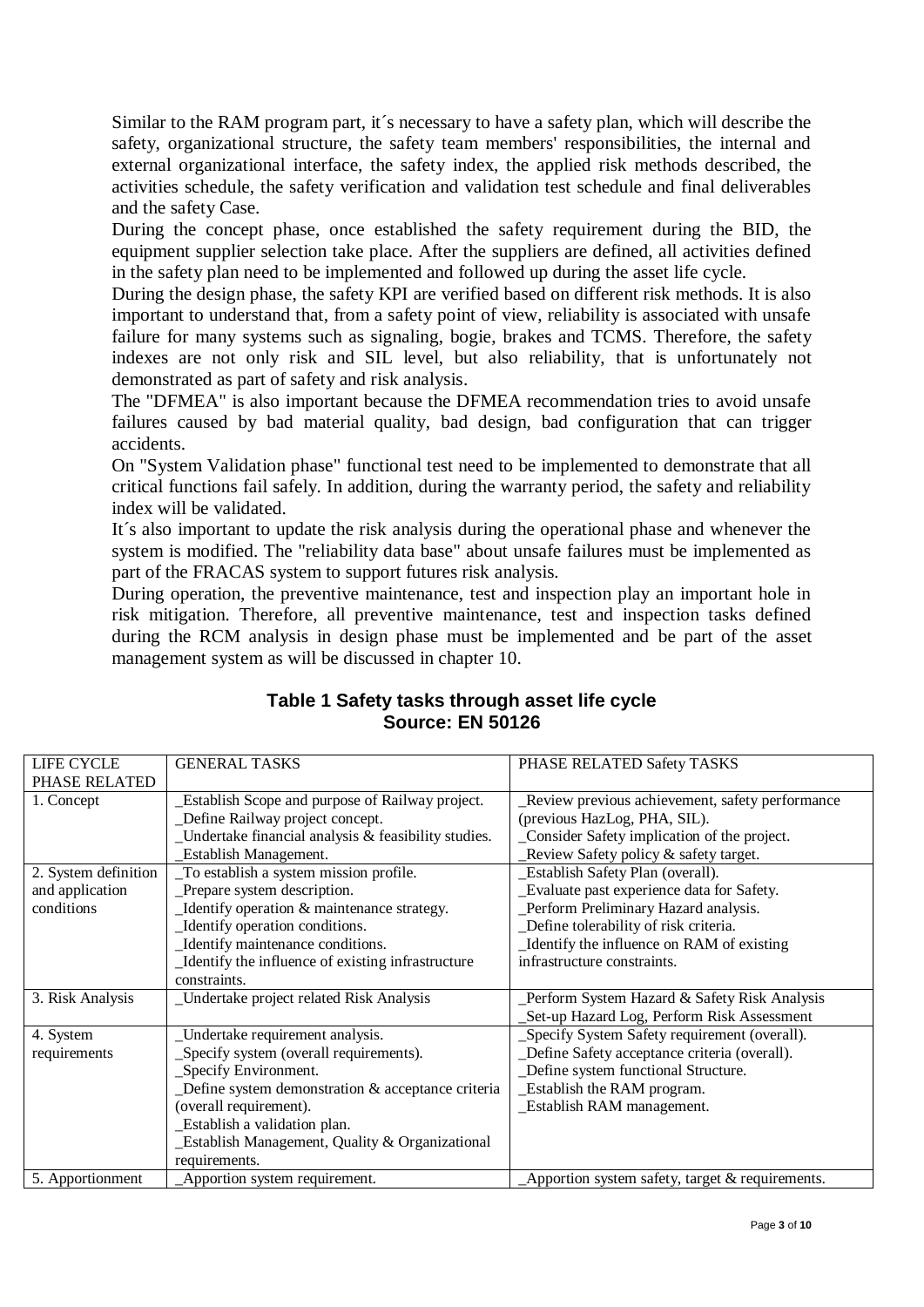| of system          | _Specify subsystem & component acceptance         | $\Delta$ Specify subsystem $\&$ component safety requirement. |
|--------------------|---------------------------------------------------|---------------------------------------------------------------|
| requirements       | criteria. _Define sub-system & component          | Define sub-system & component safety, acceptance              |
|                    | acceptance criteria.                              | criteria.                                                     |
|                    |                                                   | _Update system safety plan.                                   |
| 6. Design and      | _Undertake requirement analysis.                  | Implement Safety Plan by reviewing, Analysis,                 |
| implementation     | _Specify system (overall requirements).           | testing and Data assessment, addressing: Hazard log,          |
|                    | _Specify Environment.                             | Hazard analysis & risk assessment                             |
|                    | Define system demonstration & acceptance criteria | Justify safety related design decision                        |
|                    | (overall requirement).                            | _Undertake Program control, covering: Safety                  |
|                    | Establish a validation plan.                      | management, Control of sub-contractors, supplier.             |
|                    | Establish Management, Quality & Organizational    | _Prepare generic Safe case control, covering: Prepare         |
|                    | requirements.                                     | (if applicable) generic application safe case                 |
| 7. Manufacturing   | Perform Production Planning, Manufacture,         | Implement safety plan by: review, analysis, testing $\&$      |
|                    | Manufacture and Test Sub-assembly of components   | data assessment.                                              |
|                    | Prepare documentation                             | Use Hazard Log.                                               |
|                    | Establish training                                |                                                               |
| 8. Installation    | Assemble System Installation                      |                                                               |
| 9. System          | Commission                                        | Prepare application specific safety case.                     |
| Validation         | Perform probationary period of operation          |                                                               |
| (including safety, | _Undertake training                               |                                                               |
| acceptance and     |                                                   |                                                               |
| commissioning)     |                                                   |                                                               |

#### **2 – Functional Hazard Analysis**

The Functional Hazard Analysis (FHA) aims to define the system functions and function failures associate with hazards to support the safety function requirement definition. The system function will have more than one sub functions and all hazards associated with each function must be assessed. The function is the description of the system propose, in other words, what such system does. Whenever the Functional hazard analysis is carried out, the scope will be only the safety associated function, that means, the function, which can lead in an accident in case of loss, partial loss, wrong action or unintended action.

The basis for the Functional Hazard Analysis is the Preliminary hazard analysis, which describes the hazards which need to be associated with each system function. Based on EN 50129, the FHA focus on safety-related electronic systems (including sub-systems and equipment) for railway signaling applications. The nonelectric and electronic equipment will follow the PHA and can be assessed in more detailed in other risk analysis level, such as System Hazard Analysis or Failure Mode and Effect Analysis.

The system is the high-top level and depends on the EE configuration different systems can be defined under the FHA scope. The system encompasses one or more hardware and software and have an interaction with other system. Usually, there´s a confusion when the FHA is being carried out to go into detailed considering the hardware or software, but that will be the further step after the FHA. Actually, all functions considered in the FHA are of course associated with some hardware or software, but the intention is not to depict such information at this level. The figure 1 describes the sequence of safety analysis including the input and output of the Functional Hazard Analysis, which is part of hazard analysis and risk assessment.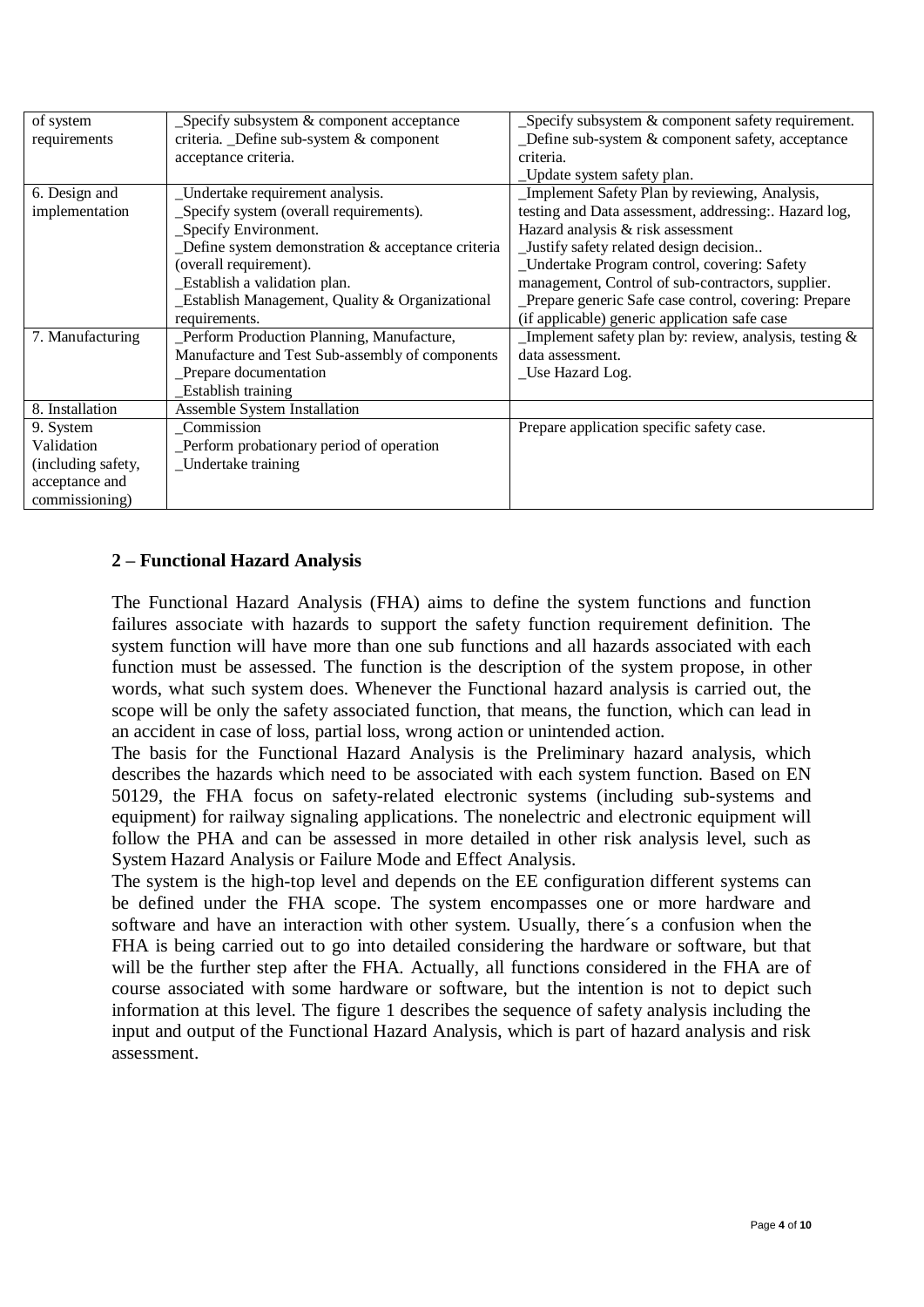

**Figure 1 - Example of design and validation portion of system life-cycle Source: EN 50129 (2003).**

## **2 – Risk Analysis and evaluation**

Regarding the qualitative risk approach, is important to understand that different equipment in railway industry has different life cycle time and such systems requires different values of frequency in risk matrix. Even though, the standard EN 50126 establishes an example of risk matrix six per five as well as the quantitative risk requirement that must be followed by Railway industry. As shown the table 1 below.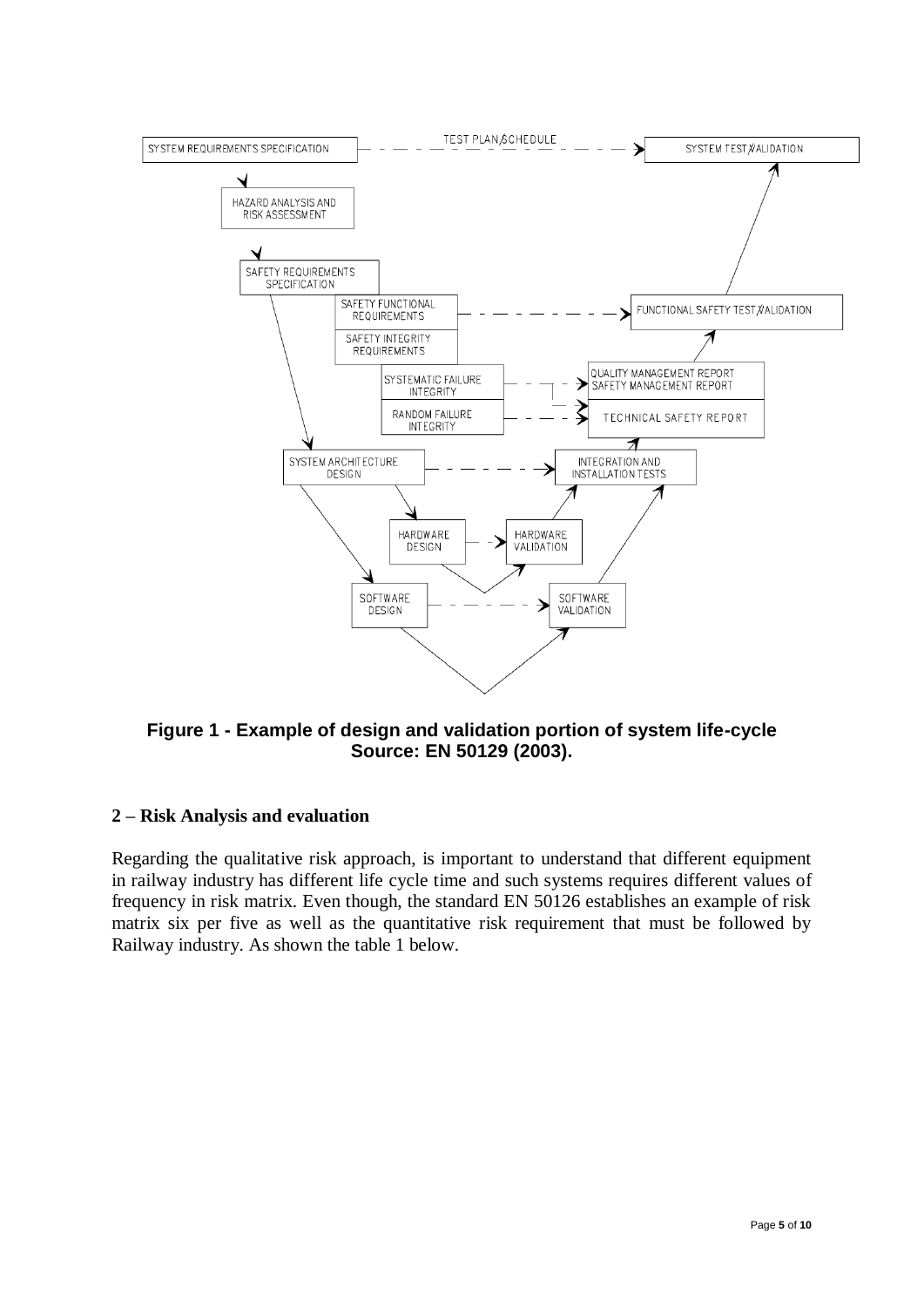|           |                 |                 | Hazard Severity Level |                    |                    |                    |  |  |  |
|-----------|-----------------|-----------------|-----------------------|--------------------|--------------------|--------------------|--|--|--|
|           |                 | Insignificant   | Marginal              | Critical           | Catastrophic       |                    |  |  |  |
|           |                 |                 | IV                    | Ш                  | Ш                  |                    |  |  |  |
|           | Frequent        | A               | <b>Undesirable</b>    | Intolerable        | Intolerable        | Intolerable        |  |  |  |
| occurence | Probable        | в               | <b>Tolerable</b>      | <b>Undesirable</b> | <b>Intolerable</b> | <b>Intolerable</b> |  |  |  |
| ৳         | Occasional      | c               | <b>Tolerable</b>      | <b>Undesirable</b> | <b>Undesirable</b> | <b>Intolerable</b> |  |  |  |
|           | Remote          | D               | Negligible            | <b>Tolerable</b>   | <b>Undesirable</b> | <b>Undesirable</b> |  |  |  |
| Frequency | Improbable      | E<br>Negligible |                       | <b>Negligible</b>  | <b>Tolerable</b>   | <b>Tolerable</b>   |  |  |  |
|           | Incredible<br>F |                 | <b>Negligible</b>     | <b>Negligible</b>  | <b>Negligible</b>  | Negligible         |  |  |  |

### **Table 2 - Risk Matrix Source: EN 50126**

In order to define the risk level, it s necessary to understand the severity and frequency classification applied to the risk matrix. The, severity classification must describe all parties affected in the case of an accident, such as employees, passenger and environment. The table 2 shows an example of severity category based on EN-50126 definition.

#### **Table 3 - Hazard Severity Level Source: based on EN-50126.**

| <b>Description</b>                                                                                         | Abbreviation |  |  |
|------------------------------------------------------------------------------------------------------------|--------------|--|--|
| <b>Catastrophic:</b> Fatalities and/or multiple severe injuries<br>and/or major damage to the environment. |              |  |  |
| <b>Critical:</b> Single fatality and/or severe injury and/or<br>significant damage to the environment.     | Ш            |  |  |
| Marginal: Minor injury and/or significant threat to the<br>environment.                                    | Ш            |  |  |
| Insignificant: Possible minor injury or minor system<br>damage.                                            | IV           |  |  |

The table 4 shows six categories of frequency of occurrence of hazardous categories regarding aspects like personal safety, and environment. In some risk analysis the probability category can also be applied. In fact, for the specialist point of view, it´s easier to estimate the frequency rather than the probability. The probability is a very subjective value to be estimated and depends too much of each one perception. By the other hands, the frequency is easier to be estimated because is related with the number of occurrences along the life cycle. However, the most important point is to have an agreement amongst the involved part, which will be part of the risk analysis and also receive the risk analysis form vendors. Therefore, the risk concepts, as well as risk matrix definition must be agreed before to carry out any type of risk method, which apply the risk matrix.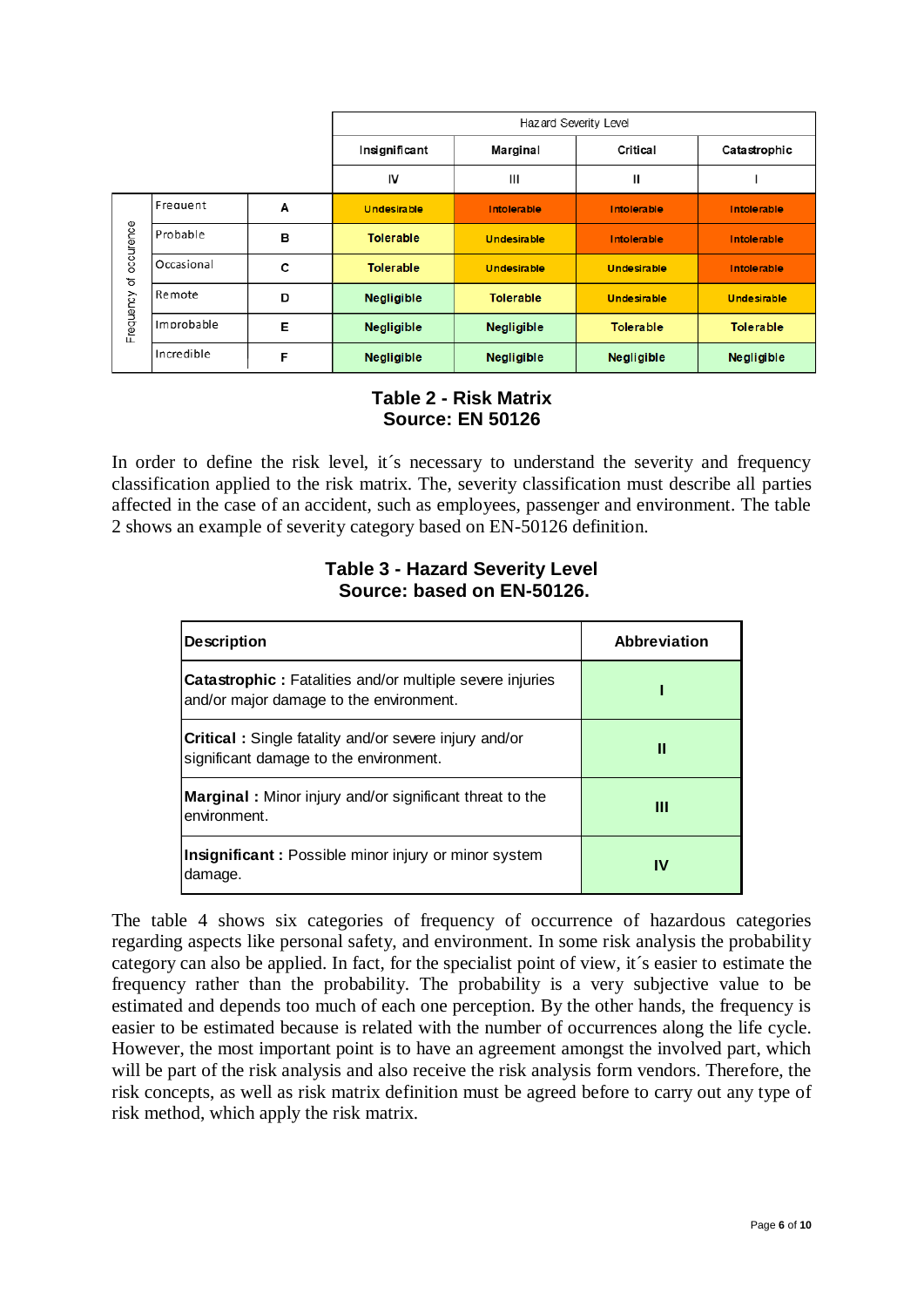| <b>Description</b>                                                                                                      | <b>Abbreviation /</b><br>rating | Frequency            |
|-------------------------------------------------------------------------------------------------------------------------|---------------------------------|----------------------|
| Frequent: Likely to occur frequently; the<br>hazard will be continually experienced                                     | A                               | $10-4 \leq F < 10-3$ |
| <b>Probable:</b> Will occur several times; the hazard<br>can be expected to occur often                                 | в                               | $10-5 \leq F < 10-4$ |
| <b>Occasional:</b> Likely to occur several times; the<br>hazard can be expected to occur several times                  | с                               | $10-6 \leq F < 10-5$ |
| <b>Remote:</b> Likely to occur somewhere in the<br>system lifecycle; the hazard can be reasonably<br>expected to occur. | D                               | $10-7 \leq F < 10-6$ |
| Improbable: Unlikely to occur but possible; the<br>hazard can be assumed it may exceptionally<br>occur                  | Е                               | $10-8 \leq F < 10-7$ |
| <b>Incredible:</b> Extremely unlikley to occur; it can<br>be assumed the hazard may not occur                           | F                               | $10-9 \leq F < 10-8$ |

# **Table 4 - Frequency of occurrence of hazardous events Source: based on EN-50126.**

#### **3 – FHA ETCS onboard case study**

The safety requirement defined for the system must be allocated to the system function. The functional hazard analysis at the system level produces the functional safety requirement as well as the safety integrity level requirement considering the random system failures as will be discussed in the next item. The functional safety requirement must be validated by the test firstly in the hardware and software level and after at the system level after hardware and software integration as described in figure 1. The table 5 shows an example of the Functional Hazard Analysis applied to the European Train Control System (ETCS). The first column shows the column reference number, which is related to the possible accident causes by some specific sub-function failure. The second columns show the functions of the ETCS. The third column shows the sub-functions of each ETCS function. The fourth column shows the function failure mode, such as total loss of the function and wrong information or command. The fifth column shows expected frequency of the functional failure mode, that is defined based on the frequency of the occurrence table defined in table 4. The sixth column shows the scenario, which describe the situation of the train such as: stopped, moving at low speed or moving at high speed. In order to capture the worst scenario, the FHA considered only the scenario "Train moving in high speed". The seventh column shows the potential accident caused by the functional failure, which in the worst-case scenario are derailment and collision. The eight columns show the accident effect severity classification based on the table 1 definition, which in case of train collision or derailment is expected more than one fatality and several serious injuries. The ninth column shows the risk level definitions based on the risk matrix defined in table 1, which consider the frequency (table 4) and severity (table 3) combination. The column tenth shows the functional safety requirement to mitigate such unacceptable risk. The eleventh column shows the frequency after the safety functional mitigation implemented. The twelfth columns show the severity, which is not mitigated because once the accident, such as collision and derailment happen, the effect will be the same. The thirteenth columns show the new risk level after the functional requirement implemented based on the table 1 classification, which consider the frequency (table 4) and severity (table 3) combination. After this stage, based on the Functional hazard analysis the Tolerable Hazard level and the associated safety Integrity Level will be defined as well as the SIL allocation for the hardware and software.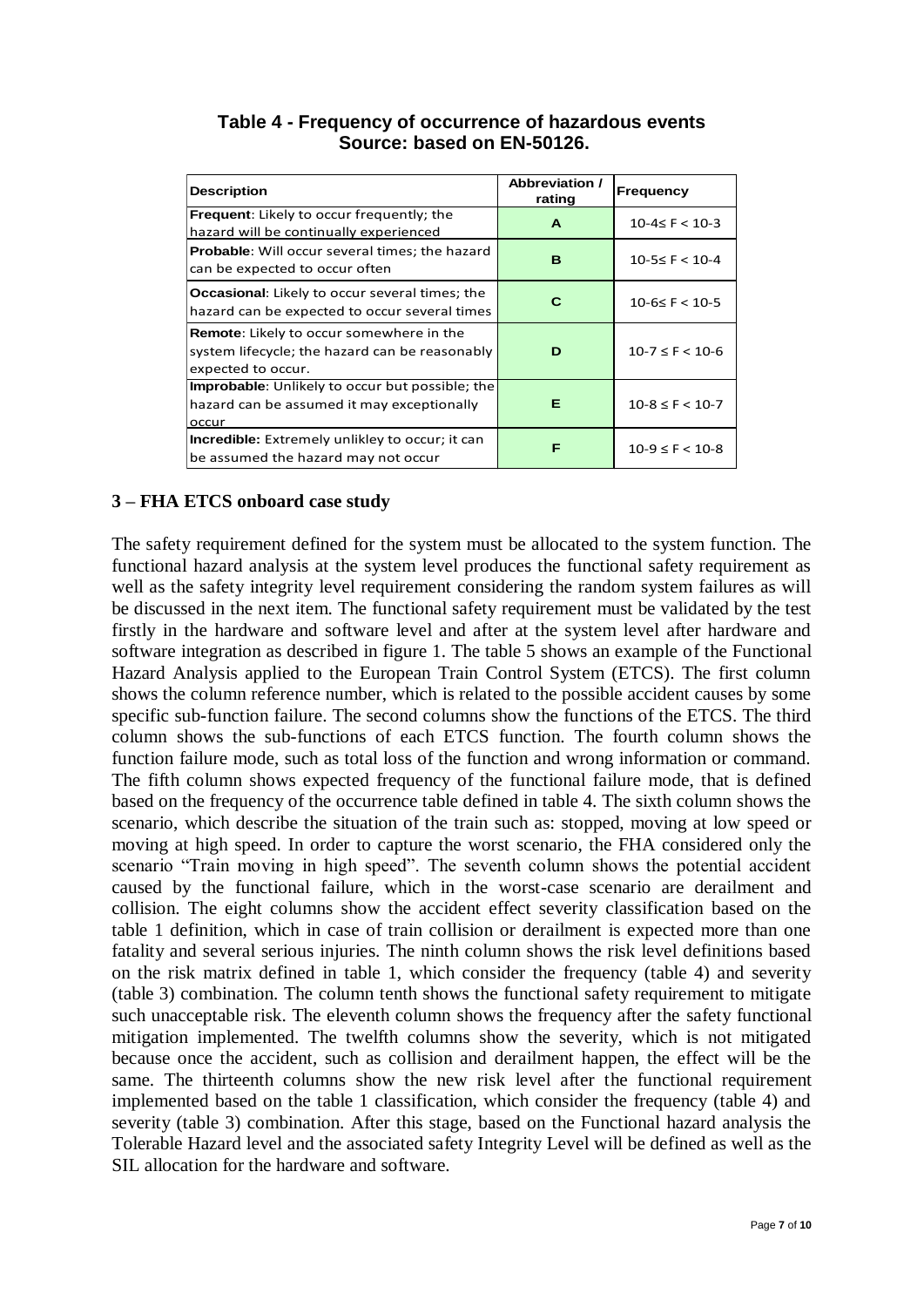# **Table 5 - ETCS on board Functional Hazard Analysis**

| $N^{\circ}$    | <b>Function</b>                     | Sub-<br><b>Function</b>                             | <b>Failure</b><br><b>Mode</b>                 | Frequency  | <b>System Effect</b>                                                                                   | <b>Scenario</b>                                | <b>Potential</b><br><b>Accident</b> | <b>Hazard</b><br>Level | Severity Risk Level | <b>Safety Function Requirement</b>                                                                                                                                                                                                                                | Frequency  | <b>Hazard</b><br><b>Severity</b><br>Level | <b>Risk</b><br>Level |
|----------------|-------------------------------------|-----------------------------------------------------|-----------------------------------------------|------------|--------------------------------------------------------------------------------------------------------|------------------------------------------------|-------------------------------------|------------------------|---------------------|-------------------------------------------------------------------------------------------------------------------------------------------------------------------------------------------------------------------------------------------------------------------|------------|-------------------------------------------|----------------------|
|                | $\overline{2}$                      | 3                                                   | $\Delta$                                      | 5          | $6 \overline{6}$                                                                                       | $\overline{7}$                                 | $\mathbf{8}$                        | 9                      | 10 <sup>°</sup>     | 11                                                                                                                                                                                                                                                                | 12         | 13                                        | 14                   |
|                |                                     | $1.1 -$<br>Localize the<br>train position<br>by the | Loss of<br>position<br>detection<br>function. | Occasional | The Carborne Controller<br>doesn't know train position                                                 | Train<br>traveling in<br>high speed            | Derailment<br>or Collision          |                        | Intolerable         | 1 - Driver must be warned in case of Loss of train position detection function<br>by visual and auditive alarm.<br>2. Train position detection / calculation function must have redundant<br>configuration to mitigate the risk of total loss of this function.   | Improbable |                                           | Tolerable            |
| $\overline{2}$ | 1 - Train<br>position               | Carborne<br>Controller                              | Erroneous<br>Detection                        | Occasional | The Carborne Controller<br>sends wrong train location                                                  | Train<br>traveling in<br>high speed            | Derailment<br>or Collision          |                        | Intolerable         | 3 - Driver must be warned in case of corrupted position detection/calculation<br>function by visual and auditive alarm.                                                                                                                                           | Improbable |                                           | <b>Tolerable</b>     |
| 3              | detection                           | 1.2 Track<br>trains by the<br>Zone                  | Loss of track<br>function.                    | Occasional | The Zone Controller doesn't<br>know train position                                                     | Train<br>traveling in<br>high speed            | Derailment<br>or Collision          |                        | Intolerable         | 4 - Driver must be warned in case of Loss of track detection/calculation<br>function by visual and auditive alarm.<br>5 - Train track detection/calculation function must have redundant<br>configuration to mitigate the risk of total loss of this function.    | Improbable |                                           | <b>Tolerable</b>     |
| $\overline{4}$ |                                     | Controler.                                          | Erroneous<br>track                            | Occasional | The Zone Controller sends<br>wrong train location                                                      | Train<br>traveling in<br>high speed            | Derailment<br>or Collision          |                        | Intolerable         | 6- Driver must be warned in case of Loss of detection function by visual and<br>auditive alarm.                                                                                                                                                                   | Improbable |                                           | <b>Tolerable</b>     |
| 5              | 2. Train<br>separation              | 2.1 - Ensure<br>the safe train<br>separation        | Loss of safe<br>separation<br>function        | Occasional | The Zone Controller does<br>not locate the train and<br>consequently trains are not<br>safe separately | Train<br>traveling in<br>high speed            | Collison                            |                        | Intolerable         | 7 - Driver must be warned in case of Loss of detection function by visual and<br>auditive alarm<br>8- Train separation detection/calculation function must have redundant<br>configuration to mitigate the risk of total loss of this function.                   | Improbable |                                           | <b>Tolerable</b>     |
| 6              |                                     | distance<br>continuously                            | Wrong<br>separation<br>command                | Occasional | Tre train are not safe<br>separated in the same zone                                                   | Train<br>traveling in<br>high speed            | Collision                           |                        | Intolerable         | 9 - Driver must be warned in case of corrupted track detection/calculation<br>function by visual and auditive alarm.                                                                                                                                              | Improbable |                                           | <b>Tolerable</b>     |
| -7             | 3. Train<br>Overspeed<br>protection | $3.1 -$<br>Supervise                                | Loss of train<br>speed<br>supervision         | Occasional | The drivers is unknow<br>about the train overspeed                                                     | Train<br>traveling in Derailment<br>high speed |                                     |                        | Intolerable         | 10 - Driver must be warned in case of Loss of speed detection/calculation<br>function by visual and auditive alarm.<br>11 - Train speed detection/ calculation function must have redundant<br>configuration to mitigate the risk of total loss of this function. | Improbable |                                           | <b>Tolerable</b>     |
|                |                                     | train speed                                         | Wrong train<br>speed<br>information           | Occasional | The drivers is wrong<br>informed about the train<br>overspeed                                          | Train<br>traveling in Derailment<br>high speed |                                     |                        | Intolerable         | 12 - Driver must be warned in case of speed detection/ calculation function<br>corrupted by visual and auditive alarm.                                                                                                                                            | Improbable |                                           | <b>Tolerable</b>     |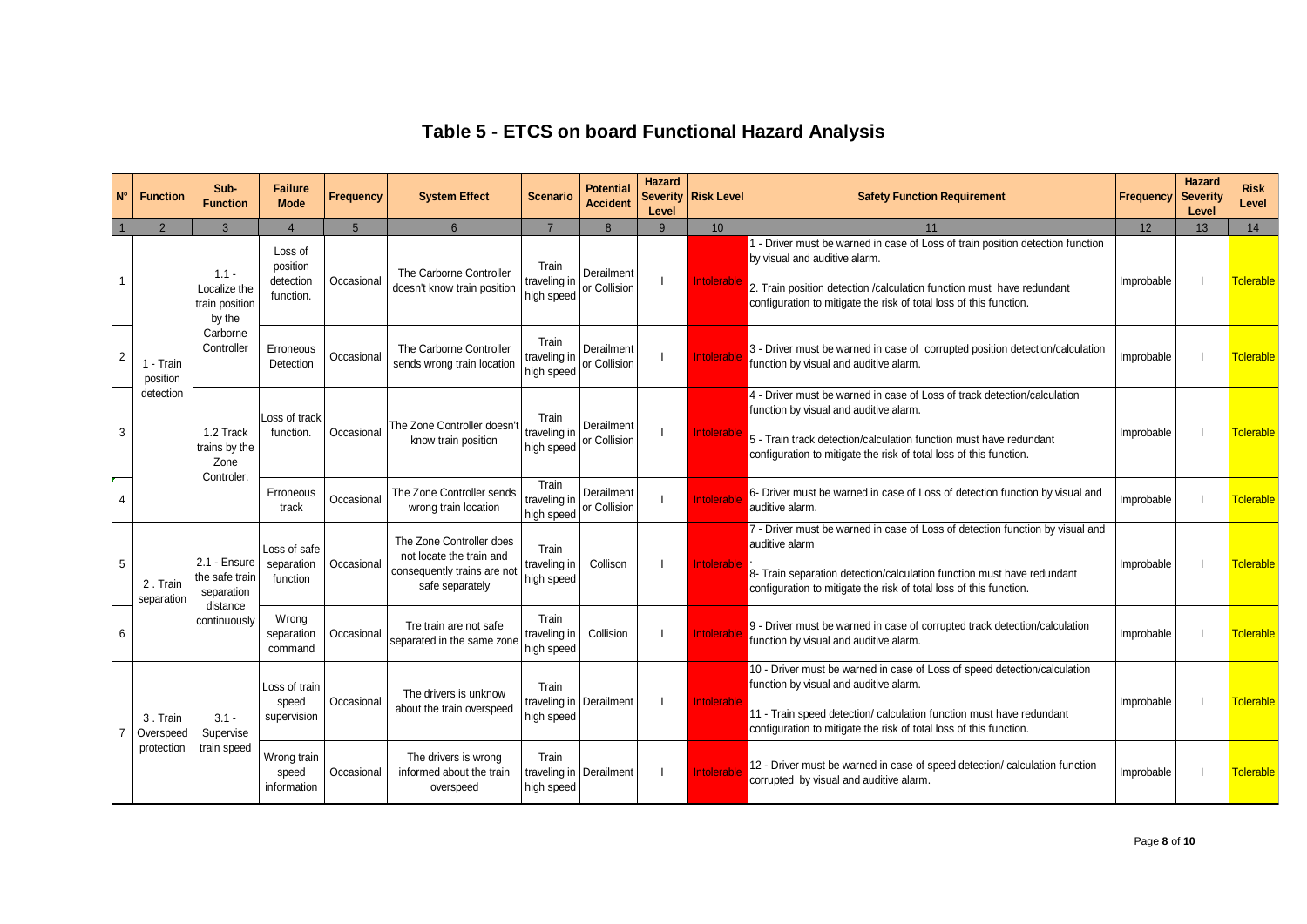The further step concerning the safety requirement is to define the functional safety architecture, which need to comply with the functional safety requirement. Therefore, it will be possible later to define technical safety requirement for the hardware and software levels as well as the technical safety configuration. The figure 2 below shows the functional safety architecture based on the functional safety requirement. The validation will be based on tests, which demonstrate the functional safety requirement firstly in the hardware and software level later on at the system level.



**Figure 2 - Functional Safety Architecture**

## **5– Conclusion**

The paper achieves the main objective that was to demonstrate the FHA application to railway safety critical electrical and electronic physical assets. The FHA has the main objective to assess the electric and electronic safety function and enable to establish the safety requirement for the different safety function. Therefore, the ETCS case study was applied to demonstrate the FHA application considering the main hazard related to ETCS equipment function as well as to establish the necessary requirement to mitigate the risk. In doing so, the Functional safety architectures established based on such functional requirement. The next step is to define the safety integrity level for each function based on the tolerable hazard level considering the established risk classification. Such application will be demonstrated in the next technical paper.

The Functional Hazard Analysis has as main advantages:

To enable the functional safety requirement;